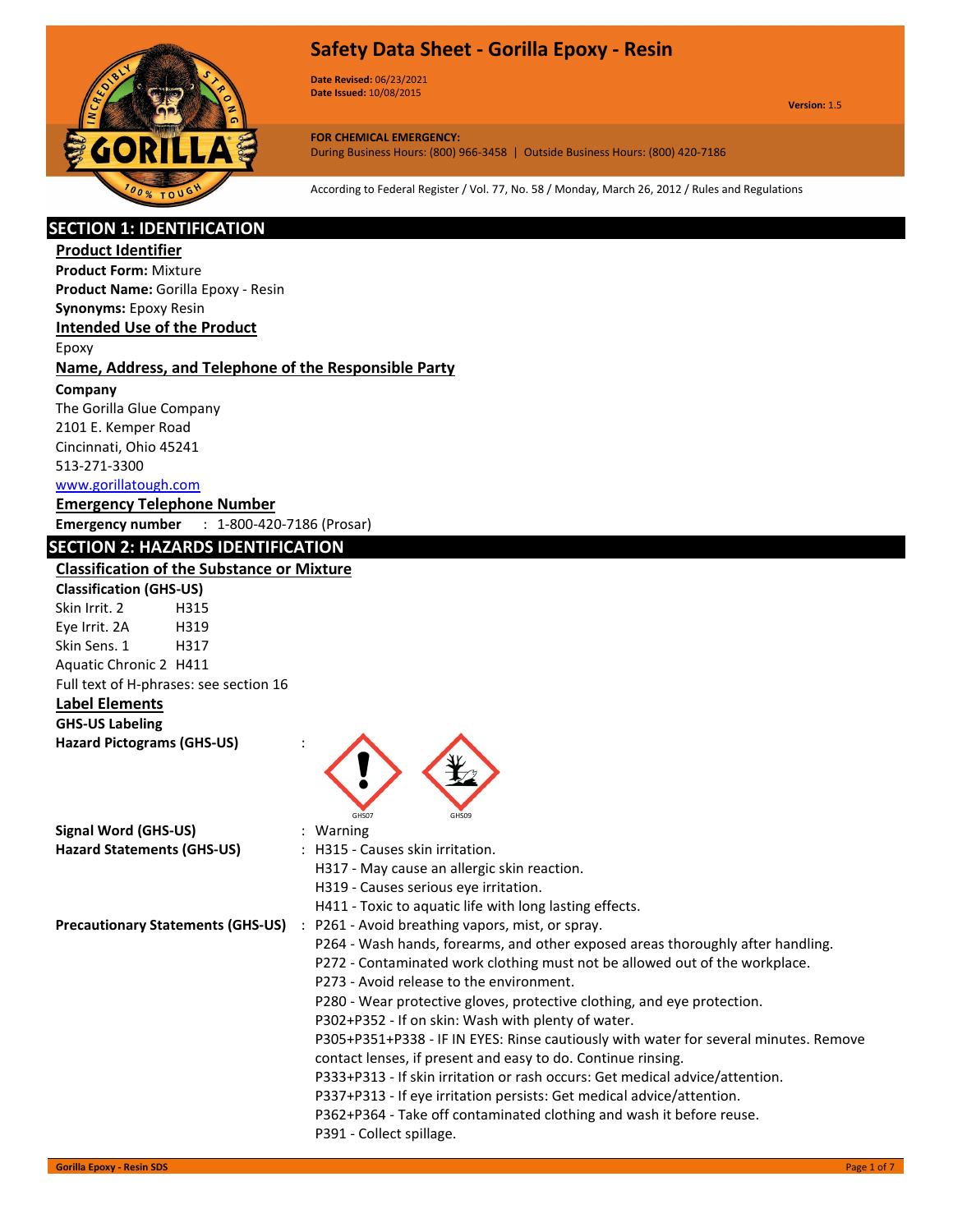



**Date Revised:** 06/23/2021 **Date Issued:** 10/08/2015

**Version:** 1.5

#### **FOR CHEMICAL EMERGENCY:**

During Business Hours: (800) 966-3458 | Outside Business Hours: (800) 420-7186

According to Federal Register / Vol. 77, No. 58 / Monday, March 26, 2012 / Rules and Regulations

P501 - Dispose of contents/container in accordance with local, regional, national, territorial, provincial, and international regulations.

**Other Hazards** Not available

**Unknown Acute Toxicity (GHS-US)** Not available

## **SECTION 3: COMPOSITION/INFORMATION ON INGREDIENTS**

| <b>Mixture</b>                       |                           |          |                                |
|--------------------------------------|---------------------------|----------|--------------------------------|
| <b>Name</b>                          | <b>Product Identifier</b> | % (w/w)  | <b>Classification (GHS-US)</b> |
| Bisphenol A-epichlorohydrin polymer  | (CAS No) 25068-38-6       | $>= 60$  | Skin Irrit. 2, H315            |
|                                      |                           |          | Eye Irrit. 2A, H319            |
|                                      |                           |          | Skin Sens. 1, H317             |
|                                      |                           |          | Aquatic Chronic 2, H411        |
| $(3-(2,3-$                           | (CAS No) 2530-83-8        | $>= 0.1$ | Eye Dam. 1, H318               |
| Epoxypropoxy)propyl)trimethoxysilane |                           |          | Aquatic Acute 3, H402          |

Full text of H-phrases: see section 16

## **SECTION 4: FIRST AID MEASURES**

# **Description of First Aid Measures**

**General:** Never give anything by mouth to an unconscious person. If you feel unwell, seek medical advice (show the label if possible). **Inhalation:** If inhaled, remove to fresh air and keep at rest in a position comfortable for breathing. If you feel unwell, seek medical advice.

**Skin Contact:** Remove contaminated clothing. Gently wash with plenty of soap and water followed by rinsing with water for at least 15 minutes. Call a POISON CENTER or doctor/physician if you feel unwell. Wash contaminated clothing before reuse.

**Eye Contact:** Rinse cautiously with water for at least 15 minutes. Remove contact lenses, if present and easy to do. Continue rinsing. Obtain medical attention.

**Ingestion:** Rinse mouth. Do not induce vomiting. Immediately call a POISON CENTER or doctor/physician.

#### **Most Important Symptoms and Effects Both Acute and Delayed**

**General:** Exposure may produce an allergic reaction. Causes skin irritation. Causes serious eye irritation.

**Inhalation:** May cause allergy or asthma symptoms or breathing difficulties if inhaled.

**Skin Contact:** Causes skin irritation. Exposure may produce an allergic reaction.

**Eye Contact:** Causes serious eye irritation.

**Ingestion:** Ingestion is likely to be harmful or have adverse effects.

**Chronic Symptoms:** Not available

#### **Indication of Any Immediate Medical Attention and Special Treatment Needed**

If medical advice is needed, have product container or label at hand.

# **SECTION 5: FIRE-FIGHTING MEASURES**

## **Extinguishing Media**

**Suitable Extinguishing Media:** Use extinguishing media appropriate for surrounding fire.

**Unsuitable Extinguishing Media:** Do not use a heavy water stream. Use of heavy stream of water may spread fire.

# **Special Hazards Arising From the Substance or Mixture**

**Fire Hazard:** Not flammable.

**Explosion Hazard:** Product is not explosive.

**Reactivity:** None known.

## **Advice for Firefighters**

**Precautionary Measures Fire:** Exercise caution when fighting any chemical fire.

**Firefighting Instructions:** Do not allow run-off from fire fighting to enter drains or water courses.

**Protection During Firefighting:** Do not enter fire area without proper protective equipment, including respiratory protection.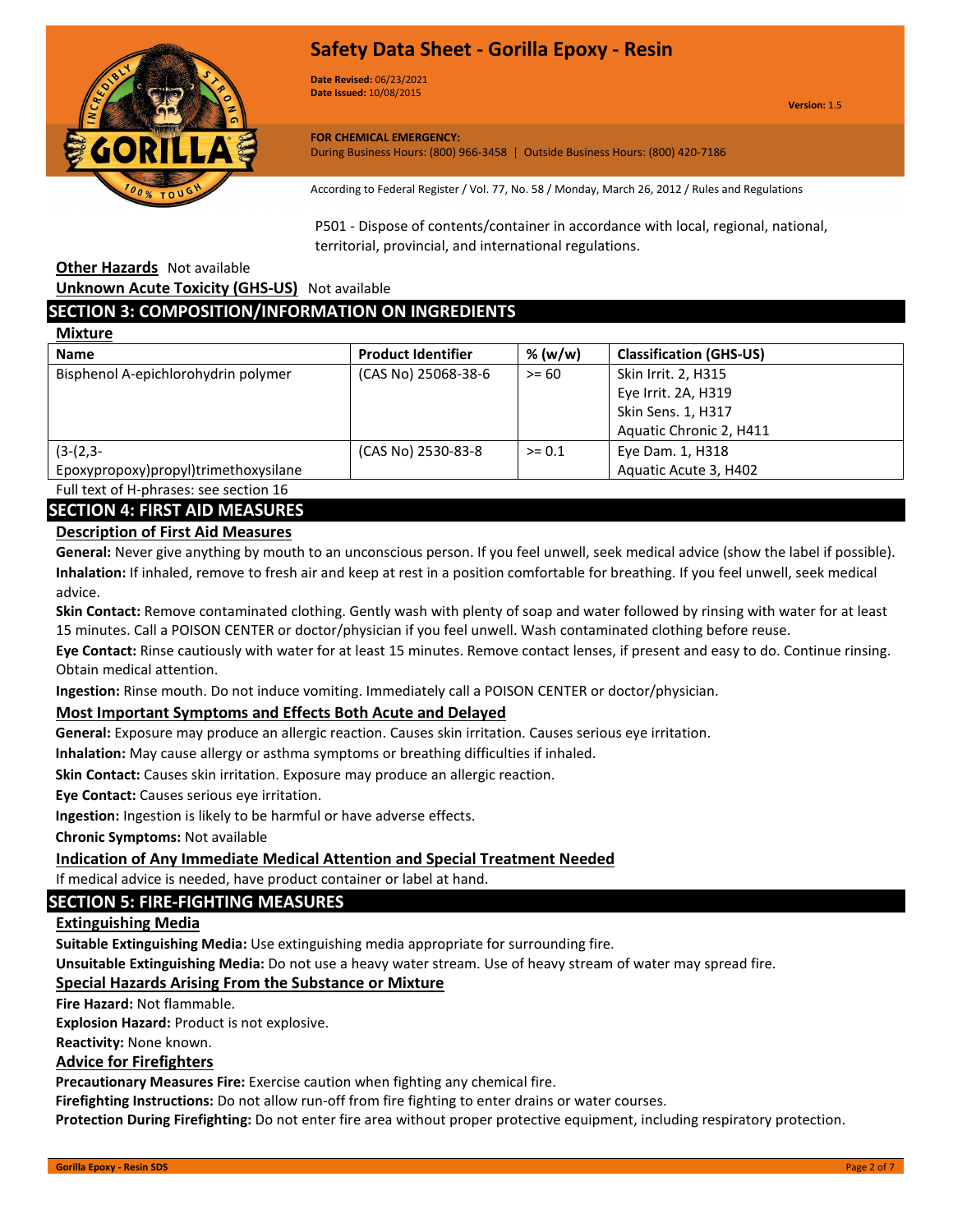

**Date Revised:** 06/23/2021 **Date Issued:** 10/08/2015

**Version:** 1.5

**FOR CHEMICAL EMERGENCY:** During Business Hours: (800) 966-3458 | Outside Business Hours: (800) 420-7186

According to Federal Register / Vol. 77, No. 58 / Monday, March 26, 2012 / Rules and Regulations

**Hazardous Combustion Products**: Carbon oxides (CO, CO2). Uncontrolled exothermic reaction of epoxy resins release phenolics, carbon monoxide, and water.

## **Reference to Other Sections**

Refer to section 9 for flammability properties.

## **SECTION 6: ACCIDENTAL RELEASE MEASURES**

#### **Personal Precautions, Protective Equipment and Emergency Procedures**

**General Measures:** Do not get in eyes, on skin, or on clothing.

#### **For Non-Emergency Personnel**

**Protective Equipment:** Use appropriate personal protection equipment (PPE).

**Emergency Procedures:** Evacuate unnecessary personnel.

#### **For Emergency Personnel**

**Protective Equipment:** Equip cleanup crew with proper protection.

**Emergency Procedures:** Upon arrival at the scene, a first responder is expected to recognize the presence of dangerous goods, protect oneself and the public, secure the area, and call for the assistance of trained personnel as soon as conditions permit.

#### **Environmental Precautions**

Prevent entry to sewers and public waters.

#### **Methods and Material for Containment and Cleaning Up**

**For Containment:** Absorb and/or contain spill with inert material, then place in suitable container.

**Methods for Cleaning Up:** Clean up spills immediately and dispose of waste safely.

#### **Reference to Other Sections**

See heading 8, Exposure Controls and Personal Protection. Concerning disposal elimination after cleaning, see item 13.

## **SECTION 7: HANDLING AND STORAGE**

#### **Precautions for Safe Handling**

**Hygiene Measures:** Handle in accordance with good industrial hygiene and safety procedures. Wash hands and other exposed areas with mild soap and water before eating, drinking, or smoking and again when leaving work.

#### **Conditions for Safe Storage, Including Any Incompatibilities**

**Storage Conditions:** Store in a dry, cool and well-ventilated place. Keep container closed when not in use. Store away from incompatible materials.

**Incompatible Materials:** Strong acids, strong bases, strong oxidizers. Amines.

## **Specific End Use(s)** Epoxy

## **SECTION 8: EXPOSURE CONTROLS/PERSONAL PROTECTION**

#### **Control Parameters**

For substances listed in section 3 that are not listed here, there are no established Exposure limits from the manufacturer, supplier, importer, or the appropriate advisory agency including: ACGIH (TLV), NIOSH (REL), OSHA (PEL), Canadian provincial governments, or the Mexican government.

#### **Exposure Controls**

**Appropriate Engineering Controls:** Emergency eye wash fountains and safety showers should be available in the immediate vicinity of any potential exposure. Provide sufficient ventilation to keep vapors below permissible exposure limit. Ensure all national/local regulations are observed.

**Personal Protective Equipment:** Protective clothing. Safety glasses. Gloves. Insufficient ventilation: wear respiratory protection.



**Materials for Protective Clothing:** Chemically resistant materials and fabrics.

**Hand Protection:** Wear chemically resistant protective gloves.

**Eye Protection:** Chemical goggles or safety glasses.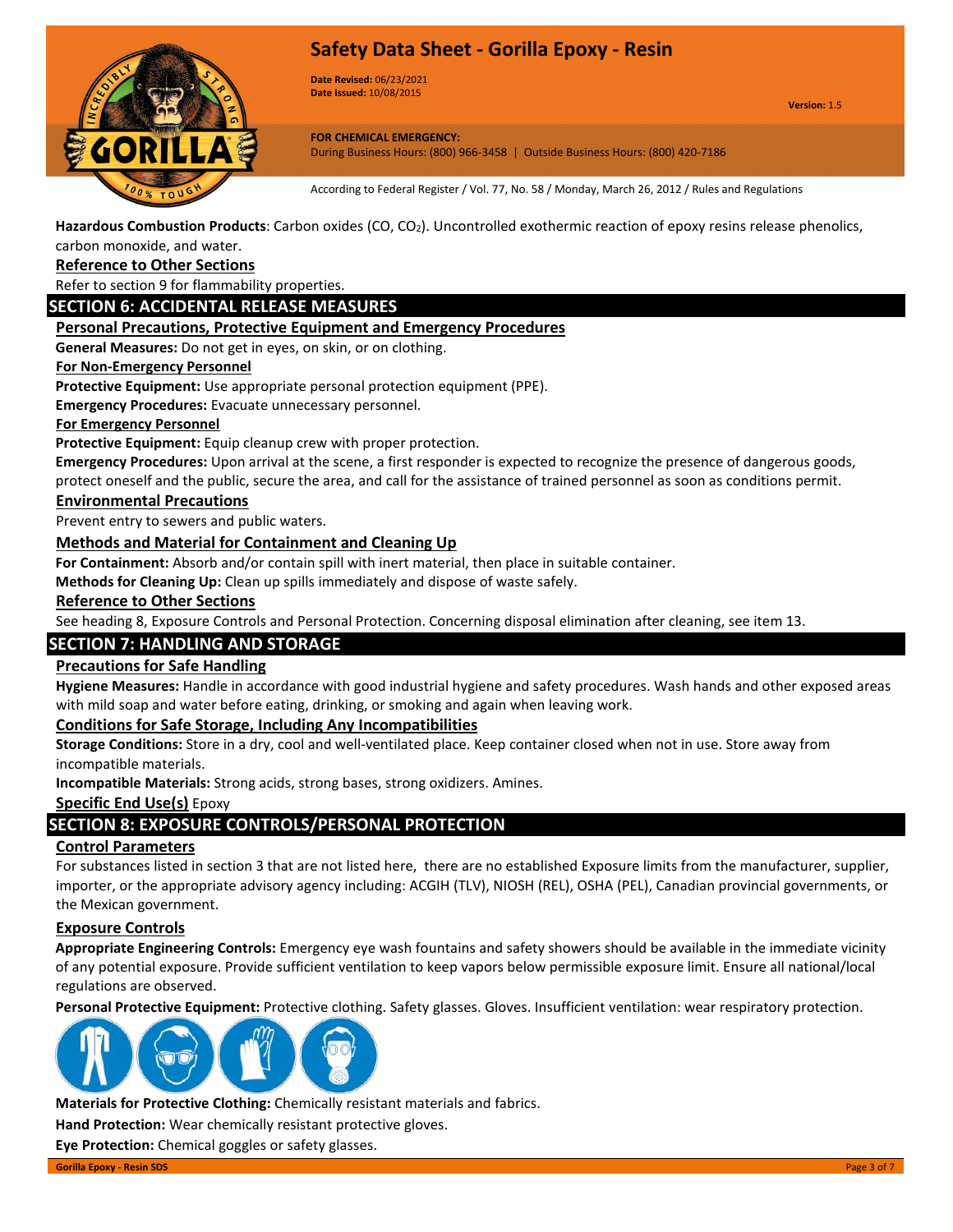

**Date Revised:** 06/23/2021 **Date Issued:** 10/08/2015

**Version:** 1.5

**FOR CHEMICAL EMERGENCY:** During Business Hours: (800) 966-3458 | Outside Business Hours: (800) 420-7186

According to Federal Register / Vol. 77, No. 58 / Monday, March 26, 2012 / Rules and Regulations

**Skin and Body Protection:** Wear suitable protective clothing.

**Respiratory Protection:** If exposure limits are exceeded or irritation is experienced, approved respiratory protection should be worn. **Other Information:** When using, do not eat, drink or smoke.

| <b>SECTION 9: PHYSICAL AND CHEMICAL PROPERTIES</b>           |                      |                                                                       |  |
|--------------------------------------------------------------|----------------------|-----------------------------------------------------------------------|--|
| <b>Information on Basic Physical and Chemical Properties</b> |                      |                                                                       |  |
| <b>Physical State</b>                                        |                      | Liguid                                                                |  |
| Appearance                                                   |                      | Translucent, Clear                                                    |  |
| Odor                                                         |                      | Not available                                                         |  |
| <b>Odor Threshold</b>                                        |                      | Not available                                                         |  |
| pH                                                           |                      | Not applicable                                                        |  |
| <b>Evaporation Rate</b>                                      |                      | Not available                                                         |  |
| <b>Melting Point</b>                                         |                      | Not available                                                         |  |
| <b>Freezing Point</b>                                        |                      | Not available                                                         |  |
| <b>Boiling Point</b>                                         |                      | Not available                                                         |  |
| <b>Flash Point</b>                                           |                      | > 93 °C Closed Cup (199.40 °F)                                        |  |
| <b>Auto-ignition Temperature</b>                             |                      | Not available                                                         |  |
| <b>Decomposition Temperature</b>                             |                      | Not available                                                         |  |
| Flammability (solid, gas)                                    |                      | Not available                                                         |  |
| <b>Lower Flammable Limit</b>                                 |                      | Not available                                                         |  |
| <b>Upper Flammable Limit</b>                                 |                      | Not available                                                         |  |
| <b>Vapor Pressure</b>                                        |                      | Not available                                                         |  |
| Relative Vapor Density at 20 °C                              |                      | Not available                                                         |  |
| <b>Relative Density</b>                                      |                      | $1.1 - 1.2$                                                           |  |
| <b>Specific Gravity</b>                                      |                      | Not available                                                         |  |
| Solubility                                                   |                      | Not available                                                         |  |
| <b>Partition Coefficient: N-Octanol/Water</b>                |                      | Not available                                                         |  |
| <b>Viscosity</b>                                             |                      | Not available                                                         |  |
| <b>Explosion Data - Sensitivity to Mechanical Impact</b>     | $\ddot{\phantom{a}}$ | Not expected to present an explosion hazard due to mechanical impact. |  |
| <b>Explosion Data - Sensitivity to Static Discharge</b>      |                      | Not expected to present an explosion hazard due to static discharge.  |  |

## **SECTION 10: STABILITY AND REACTIVITY**

**Reactivity:** None known.

**Chemical Stability:** Stable under recommended handling and storage conditions (see section 7).

**Possibility of Hazardous Reactions:** Hazardous polymerization will not occur.

**Conditions to Avoid:** Direct sunlight. Extremely high or low temperatures.

**Incompatible Materials:** Strong acids, strong bases, strong oxidizers.

Hazardous Decomposition Products: Carbon oxides (CO, CO<sub>2</sub>). Uncontrolled exothermic reaction of epoxy resins release phenolics, carbon monoxide, and water.

# **SECTION 11: TOXICOLOGICAL INFORMATION**

## **Information on Toxicological Effects - Product**

**Acute Toxicity:** Not classified

**LD50 and LC50 Data:** Not available

**Skin Corrosion/Irritation:** Causes skin irritation.

**Serious Eye Damage/Irritation:** Causes serious eye irritation.

**Respiratory or Skin Sensitization:** May cause an allergic skin reaction.

**Germ Cell Mutagenicity:** Not classified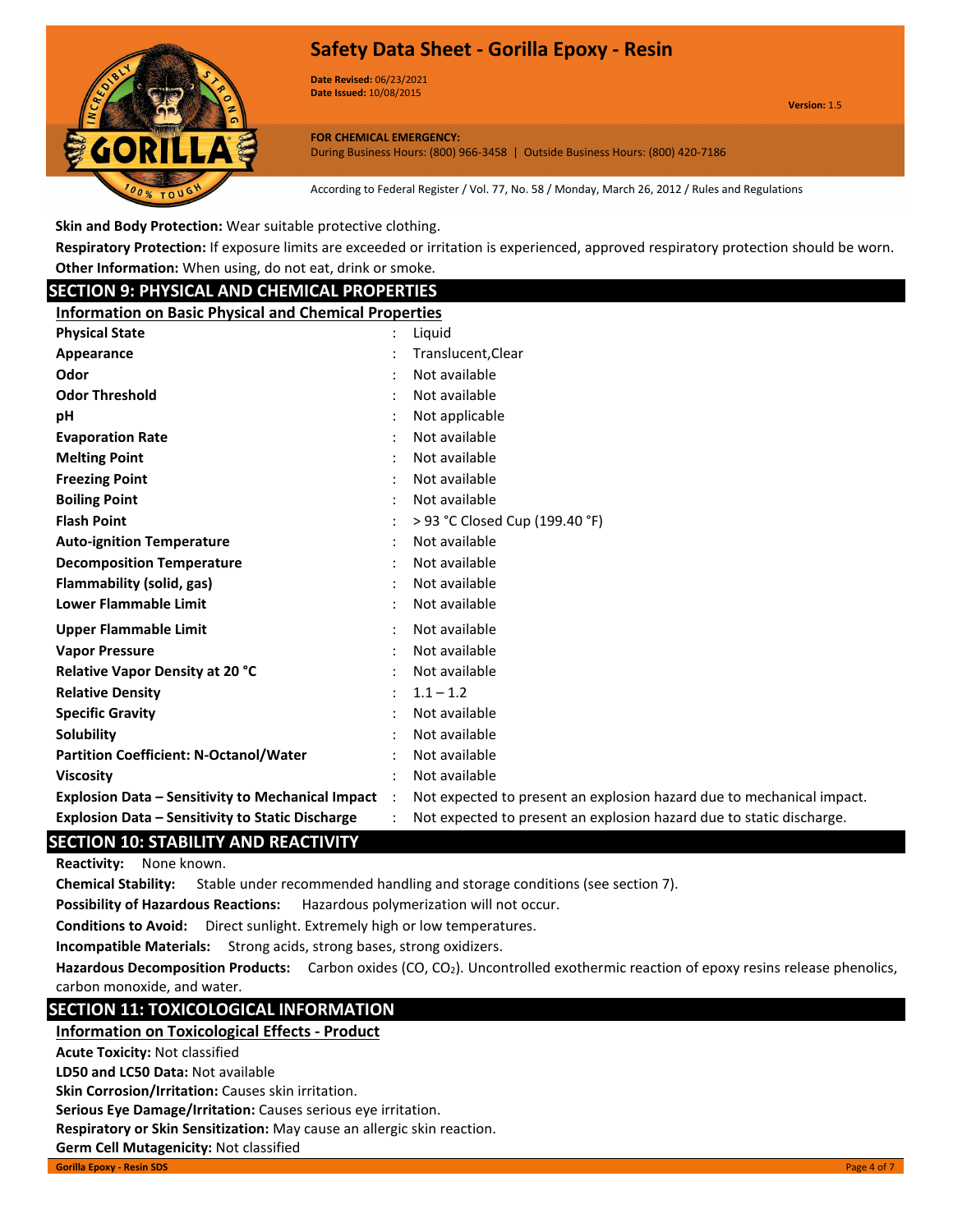

**Date Revised:** 06/23/2021 **Date Issued:** 10/08/2015

**Version:** 1.5

**FOR CHEMICAL EMERGENCY:** During Business Hours: (800) 966-3458 | Outside Business Hours: (800) 420-7186

According to Federal Register / Vol. 77, No. 58 / Monday, March 26, 2012 / Rules and Regulations

**Teratogenicity:** Not available

**Carcinogenicity:** Not classified

**Specific Target Organ Toxicity (Repeated Exposure):** Not classified

**Reproductive Toxicity:** Not classified

**Specific Target Organ Toxicity (Single Exposure):** Not classified

**Aspiration Hazard:** Not classified

**Symptoms/Injuries After Inhalation:** May cause allergy or asthma symptoms or breathing difficulties if inhaled.

**Symptoms/Injuries After Skin Contact:** Exposure may produce an allergic reaction.

**Symptoms/Injuries After Eye Contact:** Causes serious eye irritation.

**Symptoms/Injuries After Ingestion:** Ingestion is likely to be harmful or have adverse effects.

## **Information on Toxicological Effects - Ingredient(s)**

**LD50 and LC50 Data:**

| Bisphenol A-epichlorohydrin polymer (25068-38-6)         |                |  |
|----------------------------------------------------------|----------------|--|
| LD50 Oral Rat                                            | $>$ 2000 mg/kg |  |
| <b>LD50 Dermal Rat</b>                                   | $>$ 2000 mg/kg |  |
| (3-(2,3-Epoxypropoxy)propyl)trimethoxysilane (2530-83-8) |                |  |
| <b>LD50 Oral Rat</b>                                     | 8025 mg/kg     |  |
| <b>LD50 Dermal Rabbit</b>                                | 4250 mg/kg     |  |
| <b>SECTION 12: ECOLOGICAL INFORMATION</b>                |                |  |

#### **Toxicity**

**Ecology - General:** Toxic to aquatic life with long lasting effects.

| Bisphenol A-epichlorohydrin polymer (25068-38-6)         |                                                                         |  |
|----------------------------------------------------------|-------------------------------------------------------------------------|--|
| LOEC (acute)                                             | 1 mg/l Daphnia magna                                                    |  |
| <b>NOEC chronic crustacea</b>                            | 0.3 mg/l Daphnia magna                                                  |  |
| (3-(2,3-Epoxypropoxy)propyl)trimethoxysilane (2530-83-8) |                                                                         |  |
| LC50 Fish 1                                              | 55 mg/l (Exposure time: 96 h - Species: Cyprinus carpio)                |  |
| EC50 Daphnia 1                                           | 710 mg/l (Exposure time: 48 h - Species: Daphnia magna)                 |  |
| ErC50 (algae)                                            | 350 mg/l Exposure time: 96 h - Species: Pseudokirchnerella subcapitata) |  |

## **Persistence and Degradability** Not available

**Bioaccumulative Potential** Not available

**Mobility in Soil** Not available

**Other Adverse Effects** Avoid release to the environment.

## **SECTION 13: DISPOSAL CONSIDERATIONS**

**Waste Disposal Recommendations:** Dispose of waste material in accordance with all local, regional, national, provincial, territorial and international regulations.

## **SECTION 14: TRANSPORT INFORMATION**

**In Accordance with DOT** Not regulated for transport

**In Accordance with IMDG** Not regulated for transport

**In Accordance with IATA** Not regulated for transport

This product qualifies for the marine pollutant exceptions set by DOT 171.4(c)(2), IMDG 2.10.2.7 and IATA SP A197 and is not subject to the regulations by ground, vessel or air.

#### **In Accordance with TDG** Not regulated for transport

This product meets the specifications set forth by Special Provision 99.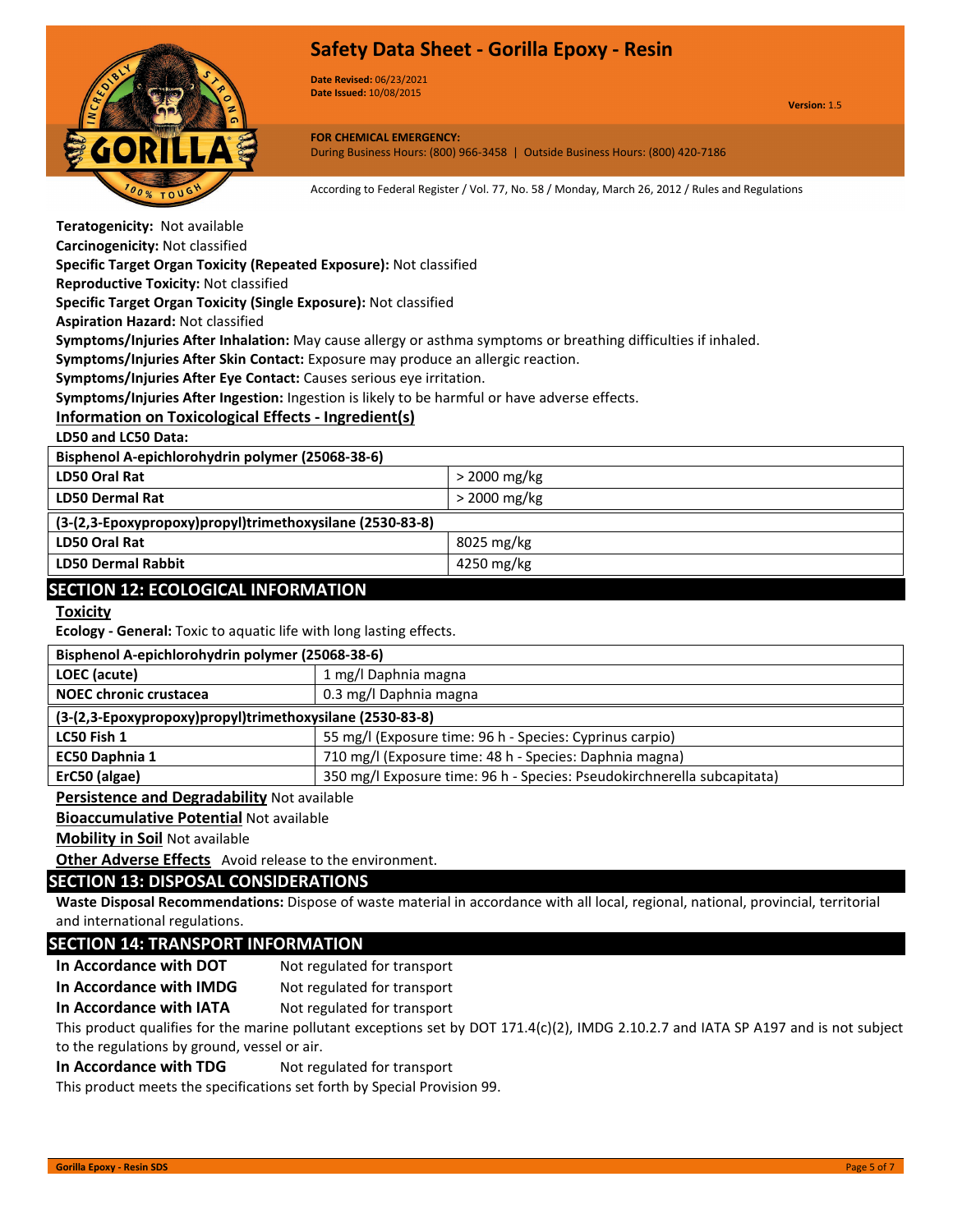

**Date Revised:** 06/23/2021 **Date Issued:** 10/08/2015

**Version:** 1.5

**FOR CHEMICAL EMERGENCY:** During Business Hours: (800) 966-3458 | Outside Business Hours: (800) 420-7186

According to Federal Register / Vol. 77, No. 58 / Monday, March 26, 2012 / Rules and Regulations

# **SECTION 15: REGULATORY INFORMATION**

**US Federal Regulations**

**Gorilla Epoxy - Resin**

**SARA Section 311/312 Hazard Classes In the United SARA Section 311/312 Hazard Classes IMMED 10 11/812** 

**Bisphenol A-epichlorohydrin polymer (25068-38-6)**

Listed on the United States TSCA (Toxic Substances Control Act) inventory

**(3-(2,3-Epoxypropoxy)propyl)trimethoxysilane (2530-83-8)**

Listed on the United States TSCA (Toxic Substances Control Act) inventory

## **US State Regulations**

| Epichlorohydrin (106-89-8)                                 |                                                             |
|------------------------------------------------------------|-------------------------------------------------------------|
| U.S. - California - Proposition 65 – Cancer & Reproductive | California Prop 65: △WARNING: Cancer and Reproductive Harm- |
| harm - Male                                                | www.P65Warnings.ca.gov                                      |

# **Canadian Regulations**

| Gorilla Epoxy - Resin                                    |                                                                               |  |
|----------------------------------------------------------|-------------------------------------------------------------------------------|--|
| <b>WHMIS Classification</b>                              | Class D Division 2 Subdivision B - Toxic material causing other toxic effects |  |
|                                                          |                                                                               |  |
| Bisphenol A-epichlorohydrin polymer (25068-38-6)         |                                                                               |  |
| Listed on the Canadian DSL (Domestic Substances List)    |                                                                               |  |
| <b>WHMIS Classification</b>                              | Class D Division 2 Subdivision B - Toxic material causing other toxic effects |  |
| (3-(2,3-Epoxypropoxy)propyl)trimethoxysilane (2530-83-8) |                                                                               |  |
| Listed on the Canadian DSL (Domestic Substances List)    |                                                                               |  |
| <b>WHMIS Classification</b>                              | Class D Division 2 Subdivision B - Toxic material causing other toxic effects |  |

This product has been classified in accordance with the hazard criteria of the Controlled Products Regulations (CPR) and the SDS contains all of the information required by CPR.

# **SECTION 16: OTHER INFORMATION, INCLUDING DATE OF PREPARATION OR LAST REVISION**

**Revision Date** : 06/23/2021

**Other Information** : This document has been prepared in accordance with the SDS requirements of the OSHA Hazard Communication Standard 29 CFR 1910.1200.

#### **GHS Full Text Phrases**:

| Aquatic Acute 3          | Hazardous to the aquatic environment - Acute Hazard Category 3   |
|--------------------------|------------------------------------------------------------------|
| <b>Aquatic Chronic 2</b> | Hazardous to the aquatic environment - Chronic Hazard Category 2 |
| Eye Dam. 1               | Serious eye damage/eye irritation Category 1                     |
| Eye Irrit. 2A            | Serious eye damage/eye irritation Category 2A                    |
| Skin Irrit. 2            | Skin corrosion/irritation Category 2                             |
| Skin Sens. 1             | Skin sensitization Category 1                                    |
| H315                     | Causes skin irritation                                           |
| H317                     | May cause an allergic skin reaction                              |
| H318                     | Causes serious eye damage                                        |
| H319                     | Causes serious eye irritation                                    |
| H402                     | Harmful to aquatic life                                          |